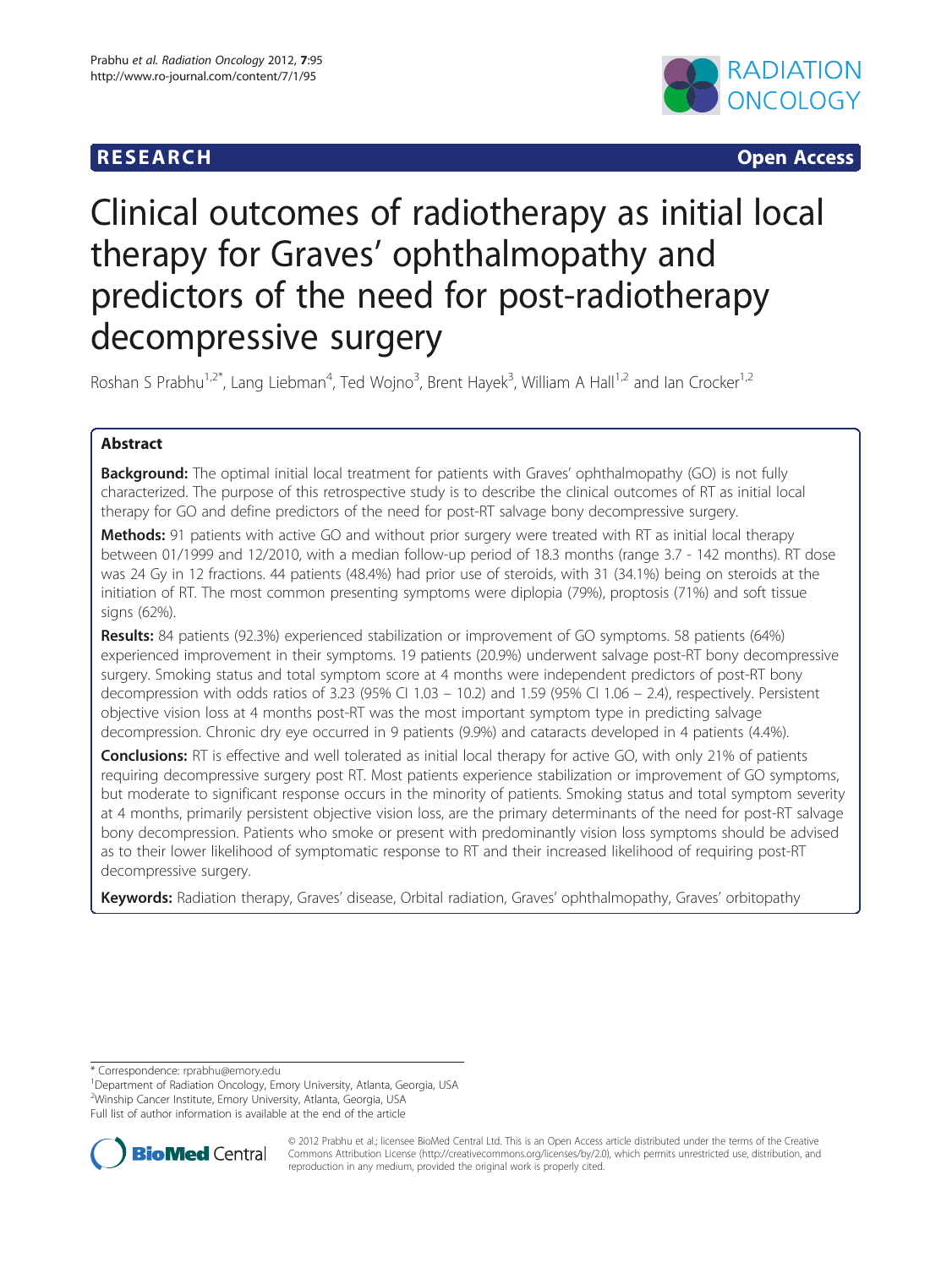# Background

Graves' disease is an autoimmune disease characterized by the production of autoantibodies that activate the thyroid stimulating hormone (TSH) receptor. This receptor is primarily located in thyroid tissue, but also has been found to be expressed in the connective and adipose tissue of retrobulbar contents [\[1](#page-6-0)]. Graves ophthalmopathy (GO) is characterized by enlargement and inflammation of the retrobulbar contents, primarily the extraocular eye muscles (EOM). Mucinous material is deposited in the EOM, leading to an inflammatory and fibrotic reaction involving fibroblast proliferation and lymphocyte infiltration [\[2\]](#page-6-0). Additionally, some patients with GO produce autoantibodies that interact with orbital fibroblasts, leading to the secretion and deposition of collagen and mucopolysaccharides behind the globe that result in increased intraorbital pressure. The combination of both processes produces the typical spectra of GO symptoms, including proptosis, EOM dysfunction leading to diplopia, periorbital edema, and compressive optic neuropathy in more severe instances. Approximately 20 – 25% of patients with Graves' disease will present with clinically significant GO, although only about 3 – 5% will develop severe disease [[3\]](#page-6-0).

Radiation therapy (RT) is an established modality for the treatment of moderate to severe GO. Its mechanism of action is primary through non-specific anti-inflammatory effects, as well by affecting highly radiosensitive infiltrating lymphocytes and possibly reducing fibroblast proliferation and mucopolysaccharide secretion [\[4](#page-6-0)]. Other modalities used in the treatment of GO include systemic corticosteroids, surgery, or a combination of therapies. The optimal treatment algorithm for patients without progressive vision loss is not well defined. Previous clinical trials have demonstrated that orbital RT is better tolerated and as effective as oral steroids [\[5](#page-6-0)], and that the combination of these methods is more effective than either therapy alone [\[6,7\]](#page-6-0).

We defined local therapy as any non-systemic intervention directed towards orbital symptoms, i.e. RT, surgery, or steroid drops. Oral steroids were considered systemic therapy for orbital symptoms. At our institution, we have adopted the policy of treating patients who have moderate to severe GO with radiation therapy with or without steroids as initial local therapy in order to avoid surgical intervention. The purpose of this retrospective review is to assess the efficacy of RT with or without steroids as initial local therapy for clinically significant GO, report the rate of salvage decompressive surgery using this treatment paradigm, and describe factors that are associated with lack of clinical response and the need for salvage bony decompression.

# **Methods**

# Patients

We reviewed the medical records of 102 consecutive patients treated in our department for GO between 01/1999 and 12/2010. 3 patients were lost to follow-up prior to 4 months post-RT and were excluded. 8 additional patients had undergone orbital/lid surgery prior to RT and were excluded. This left 91 patients without prior surgery who were treated with RT with or without steroids as initial local therapy. The diagnosis of GO was made prior to referral to our department and patients were generally followed in conjunction with oculoplastic surgeons. GO signs and symptoms were classified into 5 general categories based upon the NOSPECS classification system [\[8\]](#page-6-0): soft tissue, proptosis, EOM dysfunction, corneal involvement, and sight loss. However, due to known limitations of the NOS-PECS classification system [[9\]](#page-6-0), we included additional symptom categories of diplopia, orbital pain, and tearing in our evaluation. Each category, except for tearing, was assigned a score of  $0 - 2$  based on severity of symptoms, with scores of 0, 1, and 2 representing no symptoms, mild to moderate symptoms, and severe symptoms, respectively. Tearing was assigned a score of 0 (no tearing) or 1 (tearing). Total disease severity score was the cumulative score across all listed categories and ranged from 0 to 13. Follow-up with both radiation oncology and oculoplastic surgery generally occurred at 1 month and 4 months post RT, and then every 6 months thereafter unless clinically indicated at an earlier time point. In the absence of progressive symptoms, a decision to undertake surgery was generally made following the 4 month follow-up visit. For the purpose of this study, GO symptoms were retrospectively scored prior to RT, at 1 month, and at 4 month post-treatment according to the previously described scoring system.

Response to RT was based on category and total severity score differences between the baseline scores and 4 month post-treatment scores, which was calculated as [(baseline score - 4 month score)/baseline score]. Overall response was based on total severity score difference and categorized as follows: score difference  $< 0\%$  - progression, score difference > 0 to  $\leq 10\%$  - no response (NR),  $10\%$  to  $\leq$  33% difference - mild response,  $>$  33% to ≤ 66% difference - moderate response,  $>$  66% difference - significant response. Stabilization or improvement of GO symptoms was defined as an overall response of ≥ 0%. Individual symptom category response was defined as complete (CR) if the symptom completely resolved by 4 months, or as partial (PR) if there was an improvement in symptoms without complete resolution. Institutional review board approval was obtained for this study.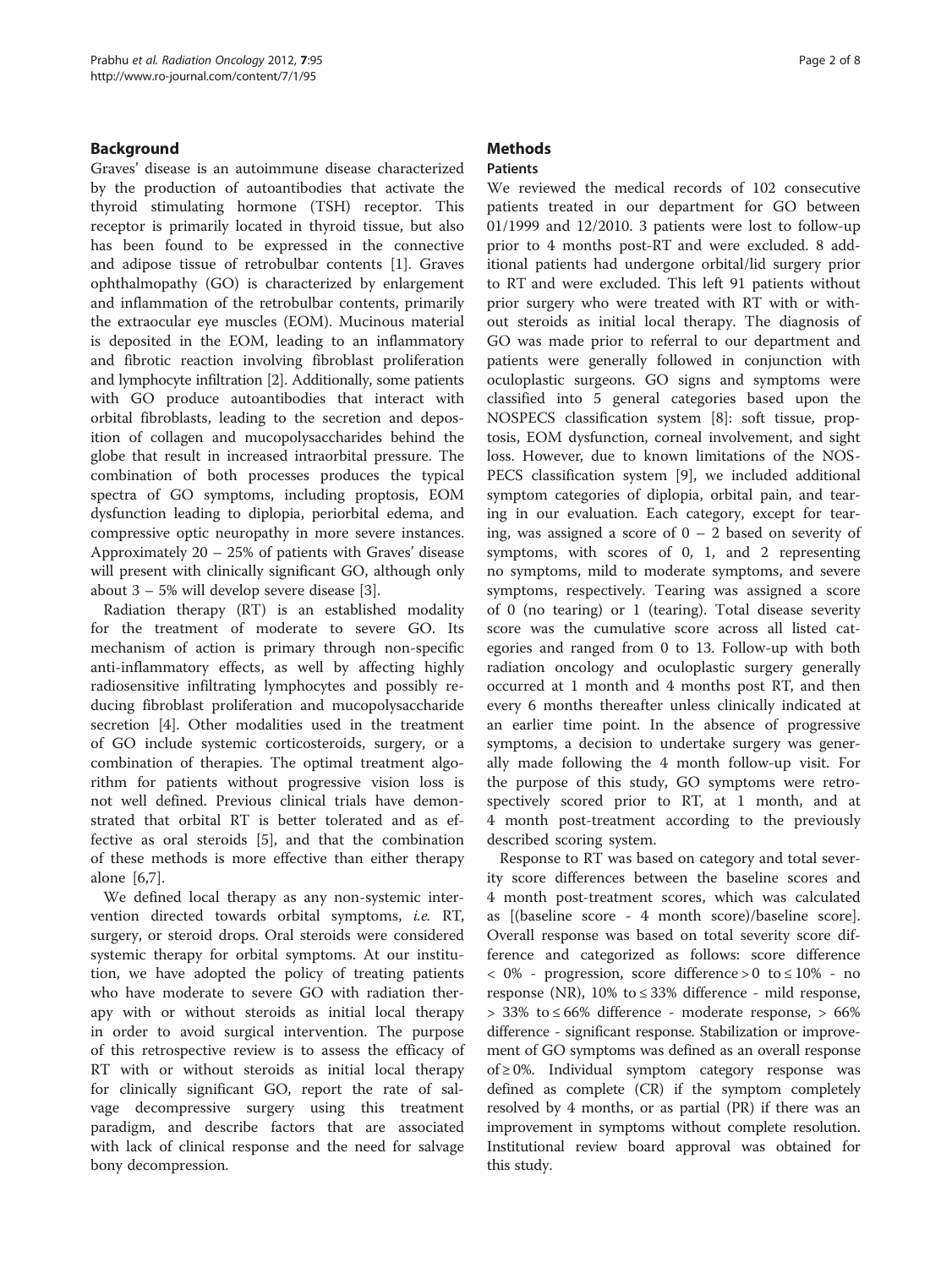# Treatment

All patients were treated with a standardized approach using linear accelerator based external beam radiation therapy. Patients were immobilized supine on the treatment couch with an Aquaplast mask (WFR/Aquaplast Corp., Wyckoff, NJ) and treatment planning was performed using the Eclipse platform (Varian Medical Systems, Palo Alto, CA). A high resolution, thin slice (0.625 mm slice thickness) CT scan without contrast was obtained for treatment planning. All patients were planned with CT based 3-dimensional conformal planning using multileaf collimation for field shaping. The treatment isocenter was generally placed behind the lens in order to half beam block the anterior divergence and minimize dose to the lens. The clinical target volume (CTV) was contoured and encompassed the retrobulbar contents including the EOM and retrobulbar fat. Other contoured structures included the globes, lenses, optic nerves, and brain. The distance from the CTV to block edge was typically 1.5 to 2 cm, except anteriorly, where the field edge was intentionally set to exclude direct irradiation of the lens. Opposed lateral 6 MV beams were generally used for treatment, with wedges employed to maintain dose homogeneity within the target volume. All patients received 24 Gy given in 12 fractions over a 2.5 to 3 week period prescribed to the 97 – 100% isodose line.

### Statistical analysis

Descriptive statistics were compiled to characterize the patient population. Logistic regression analysis was performed using baseline clinical factors and response to RT to determine predictors of orbital decompression after RT as well as complete steroid taper by 2 months post-treatment in patients using steroids at the initiation of RT. A p-value of  $\leq 0.05$  was considered significant; all tests of significance were two-sided. Predictors with a p-value ≤ 0.07 in univariate logistic analysis were included in the multivariate model. All analyses were carried out using the SPSS version 19.0 statistical software package (IBM Inc., Armonk, NY).

# Results

#### Patient characteristics

Ninety-one patients with a median age of 55 years (range 29 – 84 years) were treated with a median followup period of 18.3 months (range 3.7 - 142 months). Sixty-one patients (67%) were followed for at least 1 year post-RT. Sixty-seven patients (73.6%) had previous thyroid ablation treatment, including thyroidectomy in 14 (15.4%), radioactive iodine in 52 (57.1%), and both in 1 patient (1.1%). Forty-four patients (48.4%) had prior use of steroids, with 31 (34.1%) being on steroids at the initiation of RT. The minority of patients (29.7%) were

current smokers at the time of RT. Median total symptom score prior to RT was 6 (range  $1 - 12$ ). The most common presenting symptoms were diplopia (79.1%), followed by proptosis (71.4%) and soft tissue signs (61.5%). Disease severity was categorized by the number and severity of presenting symptoms in combination with the clinical criteria of the Dean McGee Eye Institute [[10](#page-6-0)]. Most patients presented with mild (30.8%) or moderate GO (61.5%), with severe GO symptoms in only 7 patients (7.7%). See Table [1](#page-3-0) for additional patient characteristics.

#### Symptom response

The vast majority of patients (92.3%) experienced stabilization or improvement of their GO symptoms. Median total symptom score prior to RT, at 1 month, and at 4 months was 6 (range  $1 - 12$ ), 4 (range  $0 - 11$ ), and 3 (range  $0 - 10$ ), respectively. Overall response was NR for 26 patients (28.6%), mild response for 21 patients (23.1%), moderate response in 30 patients (33%), and significant response in 7 patients (7.7%). Seven patients (7.7%) experienced worsening of GO symptoms. Overall, 58 patients (63.7%) experienced a response in their total symptom score by 4 month evaluation. Response to RT by symptom category can be seen in Table [2](#page-3-0). Pain, EOM, and tearing symptom categories had the highest CR rates of 65.8%, 27.7%, and 25.5%, respectively. Pain and tearing also had the highest symptom improvement rates (combined CR/PR) of 73.7% and 62.7%, respectively. Objective vision loss and proptosis were the most refractory to RT, with response rates (combined CR/PR) of 37.1% and 41.5%, respectively. Of the 31 patients who were on steroids at the initiation of RT, 23 (74.2%) were able to be tapered completely off by 2 months post-RT. Univariate logistic regression analysis was performed to determine potential predictors of complete steroid tapering by 2 month post-RT in patients on steroids at the initiation of RT. See Table [3](#page-3-0) for results of this univariate analysis. Although no factors were statistically significant at the alpha =  $0.05$  level, gender (female *vs.* male), longer duration of symptoms prior to RT, total symptom score prior to RT ( $\geq 6$  vs. <6), and smoking status did have a trend towards decreased probability of complete steroid taper. Eleven patients (12%) experienced long term complications. Chronic dry eye occurred in 9 patients (9.9%) and cataracts developed in 4 patients (4.4%). Of note, no patients developed RT induced retinopathy.

#### Post-radiation therapy surgery

Forty-eight patients (52.7%) underwent surgery after RT. Nineteen patients (20.9%) underwent bony decompression, 30 patients (33%) underwent lid surgery, and 15 patients (16.5%) underwent EOM recession. One procedure type was performed in 32 patients, with 16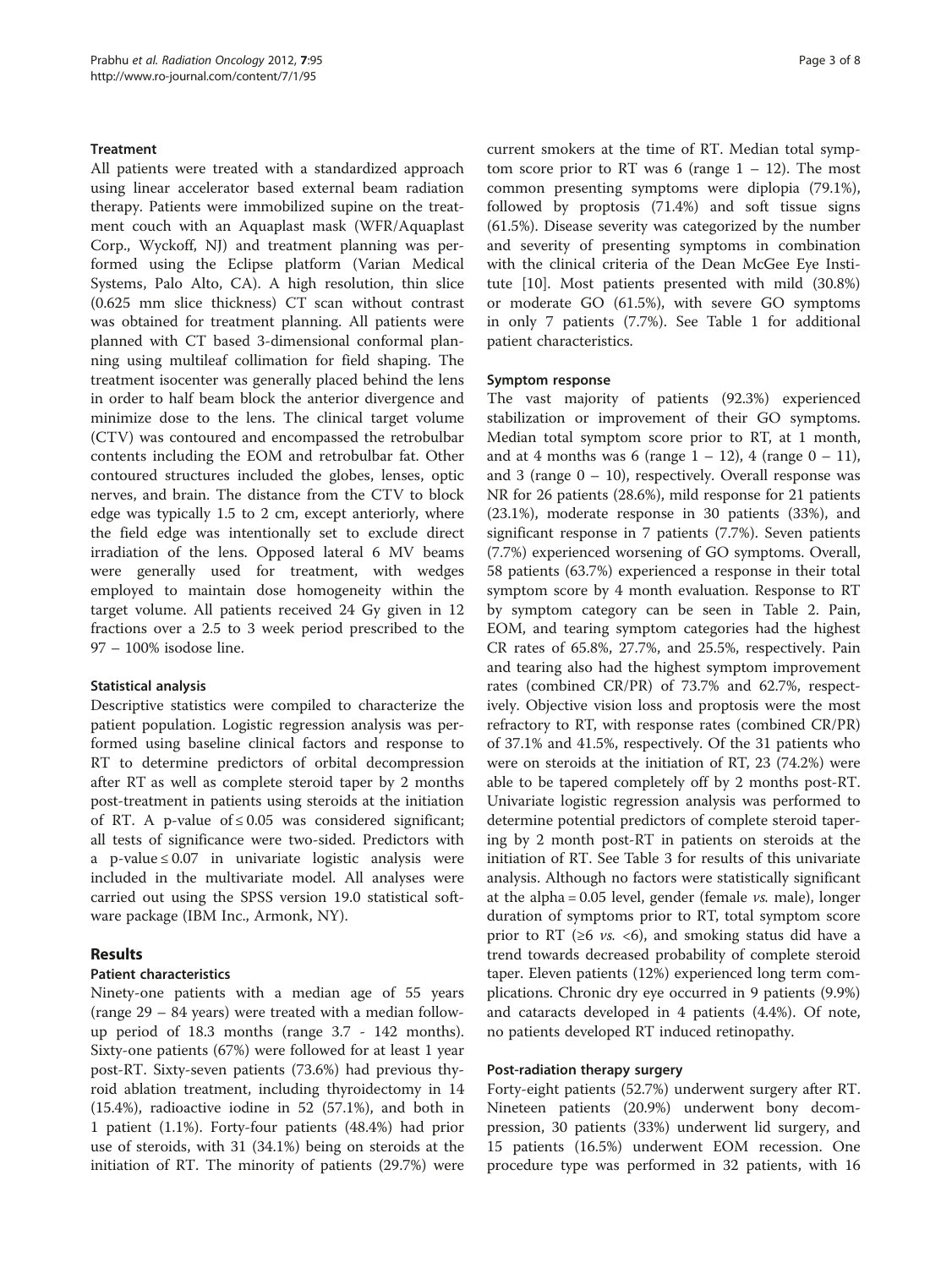<span id="page-3-0"></span>

| <b>Table 1 Patient characteristics</b> |  |
|----------------------------------------|--|
|----------------------------------------|--|

| Characteristic                   | No.            | %                        |
|----------------------------------|----------------|--------------------------|
| Gender                           |                |                          |
| Male                             | 21             | 23.1                     |
| Female                           | 70             | 76.9                     |
| Previous thyroid treatment       |                |                          |
| None                             | 24             | 26.4                     |
| Thyroidectomy                    | 14             | 15.4                     |
| RAI                              | 52             | 57.1                     |
| Both                             | 1              | 1.1                      |
| Hyperthyroid medication use      |                |                          |
| Yes                              | 17             | 18.7                     |
| No                               | 74             | 81.3                     |
| Thyroid disease                  |                |                          |
| Hyperthyroid                     | 83             | 91.2                     |
| Hypothyroid                      | 7              | 7.7                      |
| Euthyroid                        | 1              | 1.1                      |
| Duration of symptoms prior to RT |                |                          |
| $\leq 6$ months                  | 36             | 39.6                     |
| $6 - 18$ months                  | 38             | 41.8                     |
| $>18$ months                     | 17             | 18.7                     |
| Prior steroid use                |                |                          |
| Yes                              | 44             | 48.4                     |
| No                               | 47             | 51.6                     |
| Steroid use at initiation of RT  |                |                          |
| Yes                              | 31             | 34.1                     |
| No                               | 60             | 65.9                     |
| Response to prior steroids       |                |                          |
| None                             | 12             | 13.2                     |
| Partial                          | 32             | 35.2                     |
| Complete                         | 0              | 0                        |
| Smoking at initiation of RT      |                |                          |
| Yes                              | 27             | 29.7                     |
| No                               | 64             | 70.3                     |
| Disease severity                 |                |                          |
| Mild                             | 28             | 30.8                     |
| Moderate                         | 56             | 61.5                     |
| Severe                           | $\overline{7}$ | 7.7                      |
| Median age                       |                | 55 years (range 29 - 84) |

 $RAI$  = radioactive iodine,  $RT$  = radiation therapy.

patients undergoing more than 1 procedure type. Median time from the end of RT to decompression, lid surgery, and EOM recession was  $6.2$  months (range  $2.3 - 17$ ), 10.9 months (range 3.2 – 34.4), and 9.7 months (range 5.9 – 27.1), respectively. Univariate logistic regression analysis was performed to determine predictors of post-RT bony decompressive surgery. Potential predictors such

Table 2 Response to RT by symptom category

| Category            | No. (%)   | CR No. (%) | <b>CR/PR No. (%)</b> |
|---------------------|-----------|------------|----------------------|
| NOSPECS:            |           |            |                      |
| Soft tissue         | 56 (61.5) | 8(14.3)    | 32 (57.1)            |
| Proptosis           | 65 (71.4) | 4(6.2)     | 27 (41.5)            |
| EOM dysfunction     | 47 (51.6) | 13 (27.7)  | 21 (44.7)            |
| Corneal Involvement | 0(0)      |            |                      |
| Sight loss          | 35 (38.5) | 7(20)      | 13 (37.1)            |
| Diplopia            | 72 (79.1) | 15 (20.8)  | 38 (52.8)            |
| Orbital pain        | 38 (41.8) | 25 (65.8)  | 28 (73.7)            |
| Tearing             | 51 (56)   | 13 (25.5)  | 32 (62.7)            |

 $RT$  = radiation therapy,  $CR$  = complete response.

 $PR =$  partial response,  $EOM =$  extraocular eye muscles.

as age, gender, prior or concurrent steroid use, smoking, symptom presentation, total symptom response, and symptom category response were analyzed. See Table [4](#page-4-0) for results of the univariate analysis. Of all of the symptom categories, only objective vision loss at 4 months was significantly associated with post-RT decompressive surgery. Variables with a p-value  $\leq 0.07$  in univariate analysis were included in the multivariate model. However, objective vision loss at 4 months was not included due to significant collinearity with total symptom score at 4 months. See Table [5](#page-4-0) for the results of the multivariate logistic regression. Smoking status and total symptom score at 4 months were independent predictors of post-RT bony decompression with odds ratios of 3.23 (95% CI 1.03 – 10.2) for current smokers (vs. non-smokers) and 1.59 (95% CI 1.06 – 2.4) for each additional symptom point at 4 month evaluation. No patient underwent salvage orbital reirradiation.

| Characteristic                   | Odds ratio | 95% CI       | p-value |
|----------------------------------|------------|--------------|---------|
| Age*                             | 1.03       | $0.95 - 1.1$ | 0.49    |
| Sex (F vs. M)                    | 0.21       | $0.04 - 1.3$ | 0.10    |
| Duration of symptoms prior to RT |            |              |         |
| $\leq$ 6 months                  | reference  |              |         |
| $6 - 18$ months                  | 0.75       | $0.1 - 5.6$  | 0.78    |
| $>18$ months                     | 0.14       | $0.02 - 1.3$ | 0.08    |
| Total score at diagnosis         |            |              |         |
| $(26 \text{ vs. } 6)$            | 0.13       | $0.01 - 1.2$ | 0.08    |
| Prior steroid use                | 0.68       | $0.06 - 7.2$ | 0.75    |
| Response to prior steroids       |            |              |         |
| (PR vs. none)                    | 0.79       | $0.24 - 2.6$ | 0.70    |
| Current smoking                  | 0.26       | $0.05 - 1.4$ | 0.12    |
| Total score at 1 month*          | 0.93       | $0.6 - 1.4$  | 0.75    |

\* denotes continuous variable.

 $Cl =$  confidence interval,  $F =$  female,  $M =$  male,  $PR =$  partial response.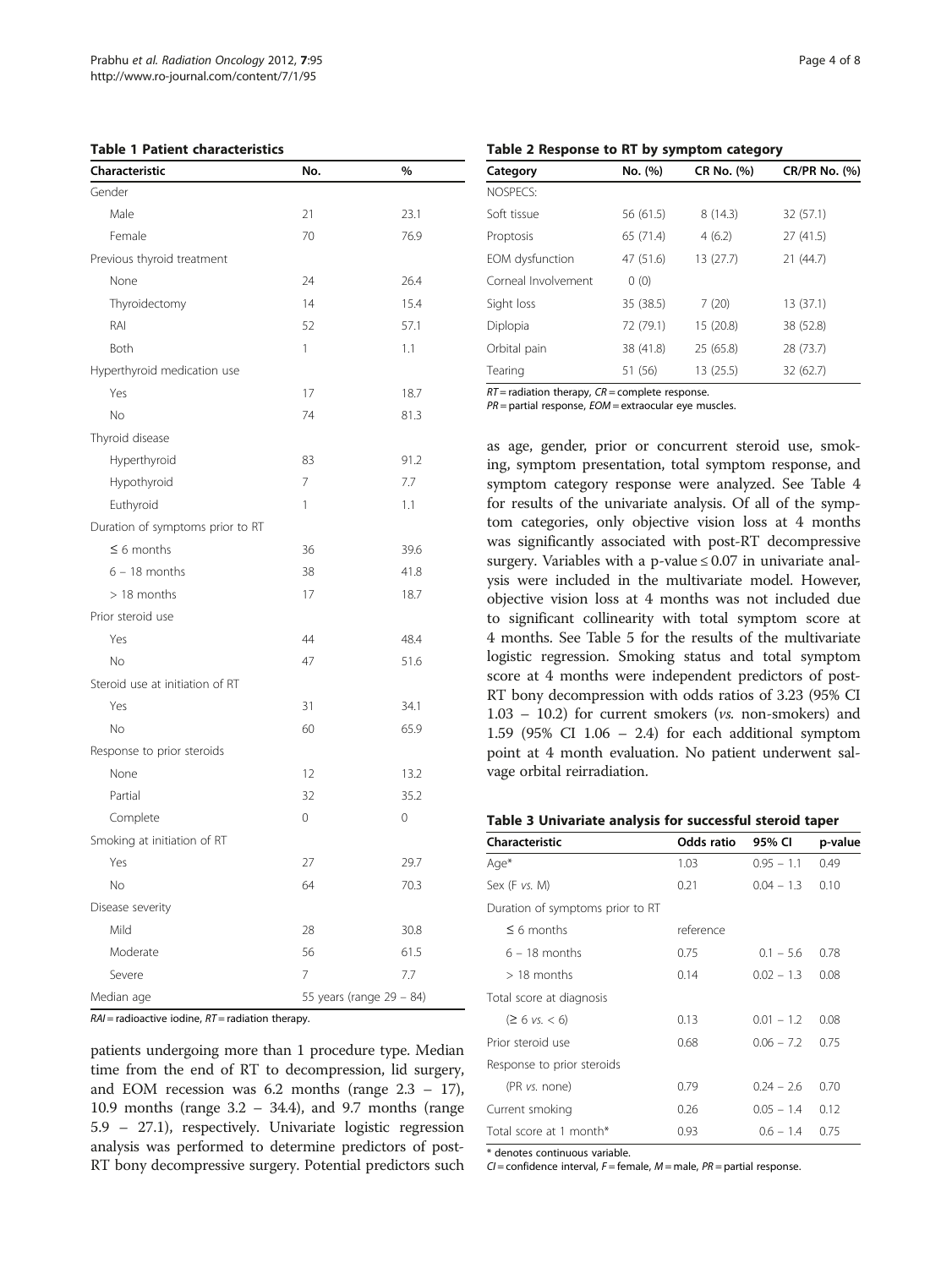<span id="page-4-0"></span>Table 4 Univariate analysis for post-RT decompressive surgery

| Characteristic                   | Odds ratio | 95% CI       | p-value              |
|----------------------------------|------------|--------------|----------------------|
| Age*                             | 0.97       | $0.9 - 1.02$ | 0.20                 |
| Sex (F vs. M)                    | 0.8        | $0.3 - 2.6$  | 0.71                 |
| Duration of symptoms prior to RT |            |              |                      |
| $\leq 6$ months                  | reference  |              |                      |
| $6 - 18$ months                  | 0.79       | $0.3 - 2.5$  | 0.69                 |
| $>18$ months                     | 1.08       | $0.3 - 4.2$  | 0.92                 |
| Total score at diagnosis         |            |              |                      |
| $(26 \text{ vs. } 6)$            | 2.71       | $0.9 - 7.9$  | 0.07                 |
| Disease severity                 |            |              |                      |
| Mild                             | reference  |              |                      |
| Moderate                         | 2.78       | $0.7 - 10.6$ | 0.14                 |
| Severe                           | 3.33       | $0.4 - 25.4$ | 0.25                 |
| Prior surgery                    | 3.89       | $0.2 - 65.2$ | 0.35                 |
| Prior steroid use                | 1.24       | $0.5 - 3.4$  | 0.68                 |
| Response to prior steroids       |            |              |                      |
| (PR vs. none)                    | 0.84       | $0.2 - 40$   | 83                   |
| Steroids at initiation of RT     | 1.17       | $0.4 - 3.3$  | 0.77                 |
| Current smoking                  | 3.6        | $1.3 - 10.3$ | $0.02$ <sup>#</sup>  |
| Total score at 1 month           |            |              |                      |
| $( > 4 \text{ vs. } \leq 4)$     | 3.03       | $1.04 - 8.9$ | $0.04$ <sup>#</sup>  |
| Total score at 4 months*         | 1.65       | $1.2 - 2.3$  | $0.003$ <sup>#</sup> |
| Symptoms at diagnosis:           |            |              |                      |
| Soft tissue                      | 0.63       | $0.2 - 1.7$  | 0.37                 |
| Proptosis                        | 1.15       | $0.4 - 3.6$  | 0.81                 |
| EOM dysfunction                  | 0.62       | $0.2 - 1.7$  | 0.35                 |
| Objective vision loss            | 1.59       | $0.6 - 4.4$  | 0.37                 |
| Diplopia                         | 2.63       | $0.6 - 12.5$ | 0.23                 |
| Symptoms at 4 months:            |            |              |                      |
| Soft tissue                      | 1.22       | $0.4 - 3.5$  | 0.70                 |
| Proptosis                        | 2.12       | $0.6 - 7.1$  | 0.22                 |
| EOM dysfunction                  | 2          | $0.7 - 5.7$  | 0.19                 |
| Objective vision loss            | 4.45       | $1.5 - 12.9$ | $0.01$ <sup>#</sup>  |
| Diplopia                         | 1.03       | $0.4 - 2.9$  | 0.96                 |

\* denotes continuous variable, # denotes statistical significance.

 $RT$  = radiation therapy,  $CI$  = confidence interval,  $F$  = female,  $M$  = male,

 $PR =$  partial response,  $EOM =$  extraocular eve muscle.

### **Discussion**

The optimal initial local treatment for patients with GO is not fully characterized, and various treatment modalities including RT, steroids, and surgery have been studied and found to be effective for symptom palliation and stabilization. At our institution, we have adopted a policy of treating patients with moderate to severe GO with RT with or without steroids as initial local therapy. This paradigm is meant to use initial RT as a surgery sparing

| Characteristic                                                                                                        | Odds ratio | 95% CI        | p-value             |
|-----------------------------------------------------------------------------------------------------------------------|------------|---------------|---------------------|
| Current smoking                                                                                                       | 3.23       | $1.03 - 10.2$ | $0.05$ <sup>#</sup> |
| Total score at diagnosis                                                                                              |            |               |                     |
| $(26 \text{ vs. } 6)$                                                                                                 | 0.87       | $0.2 - 3.8$   | 0.85                |
| Total score at 1 month                                                                                                |            |               |                     |
| $( > 4 \text{ vs. } \leq 4)$                                                                                          | 1.22       | $0.3 - 5.6$   | 0.79                |
| Total score at 4 months*                                                                                              | 159        | $1.06 - 2.4$  | $0.03$ <sup>#</sup> |
| we have the set of the set of the set of the set of the set of the set of the set of the set of the set of the $\sim$ |            |               |                     |

 $^*$  denotes continuous variable,  $^{\#}$  denotes statistical significance.  $RT$  = radiation therapy,  $CI$  = confidence interval.

modality in order to avoid invasive procedures in those patients who respond to RT. The existing literature concerning the treatment of GO with RT is heterogeneous and varied, both in terms of study design and results, but several trends have emerged. It has been established that RT and steroids have similar efficacy in GO symptom palliation, both primarily affecting soft tissue involvement and EOM dysfunction, but RT is more tolerable and hence should be considered before single agent systemic steroids [\[5](#page-6-0)]. There is also a consensus that the combination of RT and steroids is more effective than either modality alone [[11\]](#page-6-0). However, RT as a single agent has not been well established and several studies comparing RT with sham RT found minimal difference between arms, except in response rates for diplopia [[12,13\]](#page-6-0). We sought to describe our response rates with RT as initial local therapy as well as determine predictive factors for the need for salvage orbital decompression.

We demonstrated an overall rate of GO stabilization or improvement of 92.3% with initial RT, which is comparable to other published studies [\[14\]](#page-6-0). Response by symptom category demonstrated heterogeneity of treatment response to RT. Orbital pain, EOM dysfunction, and tearing had the most robust responses with CR rates ranging from 25.5% to 65.8%. Pain and tearing were also the most responsive in terms of overall improvement, with combined CR/PR rates ranging from 62.7% to 73.7%. In contrast, objective vision loss and proptosis were the most refractory to RT, with symptom improvement rates (combined CR/PR) of only 37.1% to 41.5%. This pattern of varying response by symptom category is in agreement with other similar published studies [\[15](#page-6-0)]. These results indicate that the specific constellation of presenting symptoms may play a role in the choice of initial local therapy, as it is suggested that patients with predominantly vision loss and/or proptosis may not have satisfactory responses to RT.

The prolonged use of systemic steroids is associated with a significantly increased risk of a variety of potential side effects [\[5](#page-6-0)]. 31 patients (34.1%) were on steroids at the initiation of RT. A primary goal of RT is to achieve a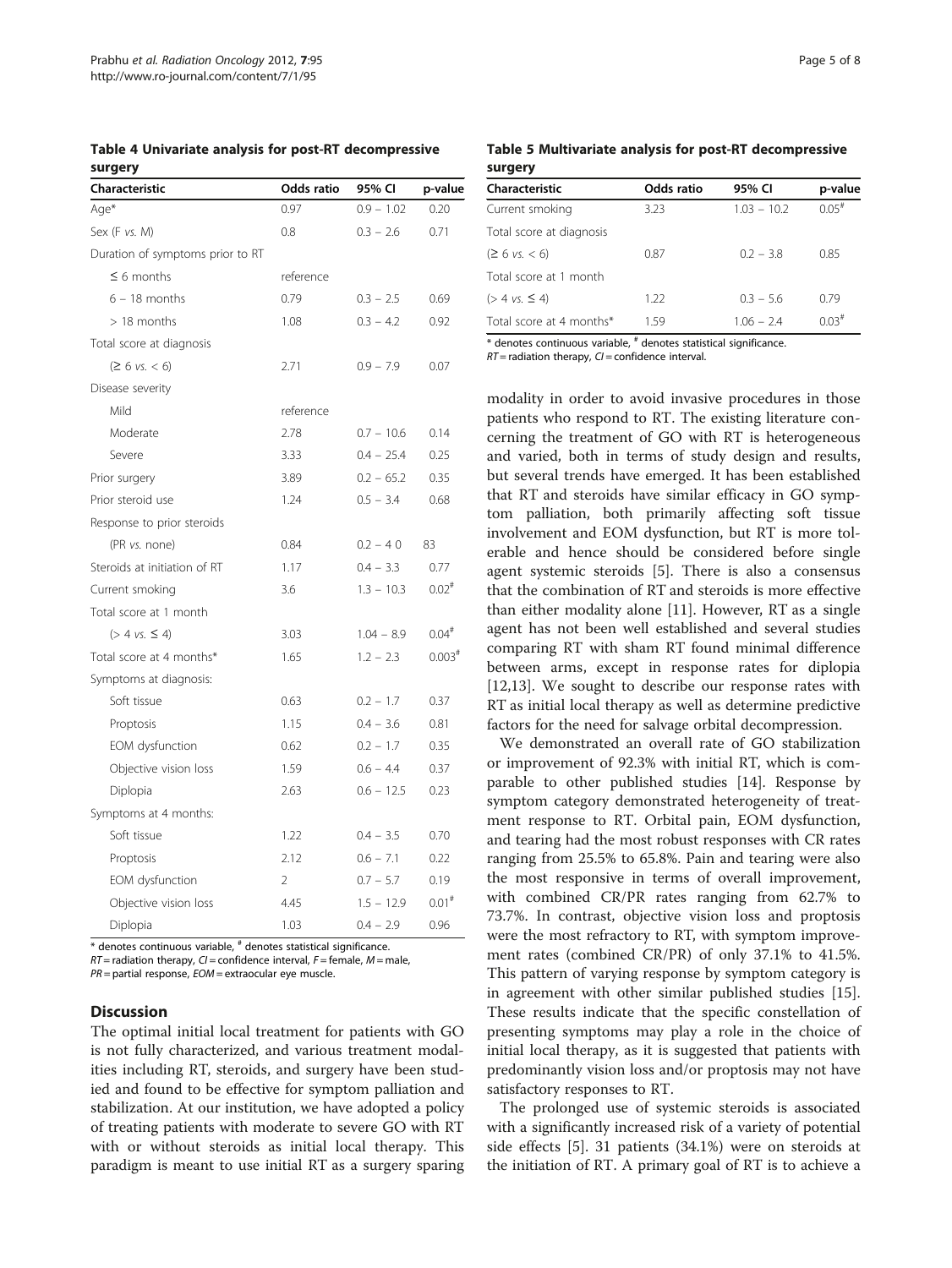level of symptom palliation that allows for the complete tapering of steroids prior to the development of toxicity. Of the initial 31 patients, 23 (72.4%) were able to be successfully tapered by 2 months post-RT, prior to any surgical intervention. This is lower than other published studies [\[10\]](#page-6-0), but our completely tapered rate is solely in response to RT, as opposed to after RT and salvage surgery in other series. We performed a logistic regression analysis to determine predictors for successful steroid taper. Although no factors were statistically significant, gender (female vs. male), longer duration of symptoms prior to RT, higher total symptom score at diagnosis ( $\geq 6$  *vs.*  $\lt 6$ ), and current smoking trended towards less probability of complete steroid taper by 2 months post-RT. The lack of statistical significance may be due to the small number of patients on steroids at the initiation of RT.

The overall salvage surgery rate after radiation therapy in this series was 52.7%. The rates of bony decompression, EOM recession, and lid retraction repair were 20.9%, 16.5%, and 33%, respectively. This is similar to a series by Gorman *et al.*, where the overall salvage surgery rate was 50%, and the rates of decompression, EOM recession, and lid retraction repair were 19%, 26%, and 43%, respectively [\[16\]](#page-6-0). Orbital decompression is an invasive procedure that has reported risks of complications, including facial parethesias, sinusitis, diplopia, and vision loss, as high as 10 - 17% [[17\]](#page-7-0). The use of RT as initial local therapy is an attempt to minimize the need for orbital surgery, specifically orbital decompression. We performed a logistic regression analysis in order to better define predictors of post-RT bony decompression. The symptom category found to be most associated with the need for salvage decompression was objective vision loss at 4 months post-RT. Considering that objective vision loss was relatively refractory to RT with an overall response rate of only 37%, combined with the association between persistent vision loss and the need for decompression, our data suggest that patients presenting with objective vision loss should be advised of their worse prognosis and elevated risk of salvage decompression. The crude rate of bony decompression in patients with vision loss at 4 months was 40%, approximately twice the rate of the entire study population. Conversely, 60% of these patients did not undergo salvage decompression after initial RT, suggesting that the majority of these higher risk patients can still be spared eventual surgical intervention with this treatment paradigm. In addition, it has been reported that previous RT with or without steroids does not adversely affect the outcome of eventual decompressive surgery [[18](#page-7-0)].

A multivariate logistic analysis demonstrated that smoking at the time of RT and total symptom score at 4 months are independently associated with the need for

salvage bony decompression. Smoking is not only approximately 1.5 times more prevalent among those with Graves' disease and 2 times more prevalent among those with GO [[2\]](#page-6-0), but current smoking also has a detrimental effect on palliative response to RT [\[19\]](#page-7-0). Our study demonstrates that the detrimental effects of smoking extend further to include a significantly increased risk of post-RT decompressive surgery. It is not currently known what time period is required after the cessation of smoking to decrease the risks of reduced response to RT and higher rates of salvage surgery, but our data indicate that patients with GO who are currently smoking should be extensively counseled about these increased risks and attempts should be made to facilitate smoking cessation.

Orbital RT was well tolerated in our series with no patients requiring treatment breaks for acute toxicity. Long term toxicity was manageable with 11 patients (12%) experiencing long term complications. Nine patients developed chronic dry eye, with all patients successfully medically managed. Four patients developed cataracts, all of whom underwent successful cataract removal and lens replacement. These rates of long term complications are similar to other published series [\[10](#page-6-0)]. However, these rates may represent an overestimation of RT toxicity as other known factors, such as age, medical comorbidities, and steroid use, can all contribute to this spectrum of long term complications. Importantly, no patients developed radiation retinopathy.

There are a limited number of reports in the literature describing the natural history of GO, but a potential criticism of RT (or surgery) as initial local therapy is the possibility of spontaneous improvement in GO symptoms with conservative management. An observational study of 59 patients with GO with a median follow-up period of 12 months found that 64% of patients experienced spontaneous improvement in their GO symptoms without local therapy or immunosuppressant use [\[20](#page-7-0)]. However, the severity of symptoms in this observational study was significantly less than in our study population, and patients in our study with duration of symptoms ≤ 6 months had generally already failed prior observation and/or steroid therapy.

A potential criticism of RT as initial local therapy, especially in patients who have not had a trial course of steroids, is the theoretical increased risk of secondary malignancy. The excess lifetime risk of radiation induced fatal cancer after RT for GO was estimated to be 7 cases per 1000 persons (0.7%) [\[21\]](#page-7-0). The excess lifetime risk of any radiogenic carcinoma was estimated to be possibly as high as  $1 - 1.4$ %. However, these estimations were determined with the assumption of an excess lifetime fatal radiogenic cancer risk of 10% per Sievert (Sv). The median age of our study population was 55 years old,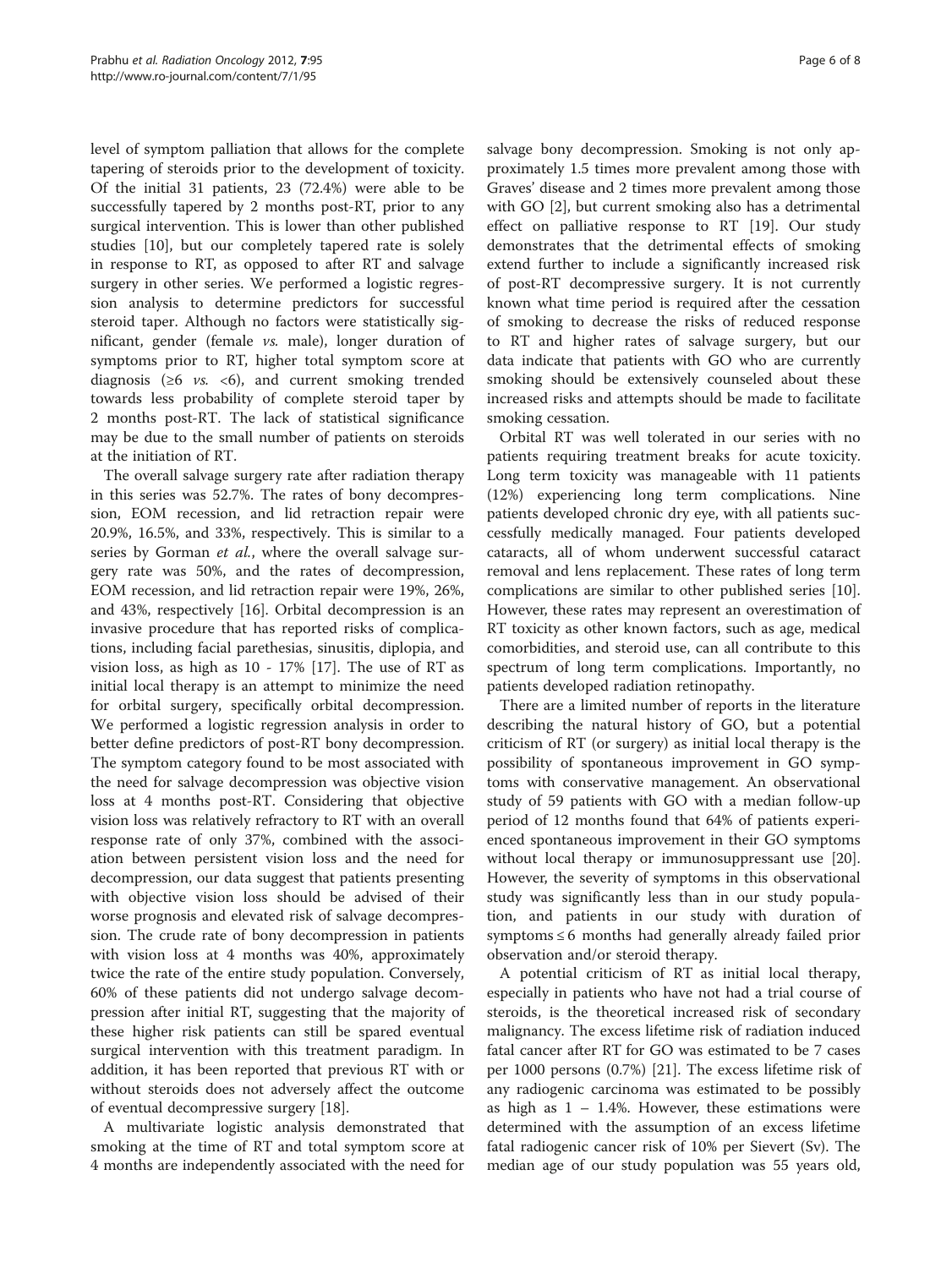<span id="page-6-0"></span>with the vast majority of patients over the age of 45 years. The estimated excess lifetime fatal radiogenic cancer risk for patients of this age range is only 6% per Sv, and decreases with older age at the time of RT. This theoretical risk was felt to be acceptable in this patient population with moderate to severe GO symptoms. The duration of follow-up was not sufficient to formally assess risk of secondary malignancy, though no patients did develop a malignancy of the head or neck region during the follow-up period.

## **Conclusions**

Orbital RT is an established and safe modality for the treatment of GO. Most patients experience stabilization or improvement of GO symptoms, but moderate to significant response occurs in the minority of patients. The response of specific symptom categories to RT is varied, with objective vision loss and proptosis being the most refractory. Most patients are able to completely taper off steroids by 2 months post-RT, although female gender, longer duration of symptoms prior to RT, higher symptom score at diagnosis, and smoking trended towards an association with inability to taper steroids. Persistent objective vision loss at 4 months is the symptom category most predictive of salvage bony decompression. Current smoking and higher 4 month symptom score are independently associated with a significantly elevated probability of post-RT decompressive surgery. Patients who smoke or present with predominantly vision loss symptoms should be advised as to their lower likelihood of symptomatic response to RT and their increased likelihood of requiring post-RT decompressive surgery. RT with or without steroids as initial local therapy is a viable treatment paradigm for the majority of patients presenting with GO.

#### Competing interests

No real or potential competing interest exist for any of the authors. Financial competing interests:

• In the past five years have you received reimbursements, fees, funding, or salary from an organization that may in any way gain or lose financially from the publication of this manuscript, either now or in the future? Answer: No  $\cdot$ Is such an organization financing this manuscript (including the articleprocessing charge)? If so, please specify. Answer: No • Do you hold any stocks or shares in an organization that may in any way gain or lose financially from the publication of this manuscript, either now or in the future? If so, please specify. Answer: No • Do you hold or are you currently applying for any patents relating to the content of the manuscript? Answer: No  $\cdot$  Have you received reimbursements, fees, funding, or salary from an organization that holds or has applied for patents relating to the content of the manuscript? If so, please specify. Answer: No · Do you have any other financial competing interests? If so, please specify. Answer: No. Non-financial competing interests:

• Are there any non-financial competing interests (political, personal, religious, ideological, academic, intellectual, commercial or any other) to declare in relation to this manuscript? If so, please specify. Answer: No.

#### Authors' contribution

RSP participated in the design of the study, data collection, statistical analysis, and drafted the manuscript. LL participated in the design of the

study, data collection, and reviewed the manuscript. TW participated in data collection and reviewed the manuscript. BH participated in data collection and reviewed the manuscript. WH participated in data collection, statistical analysis, and reviewed the manuscript. IC participated in the conception and design of the study and reviewed the manuscript. All authors read and approved the final manuscript.

#### Author details

<sup>1</sup>Department of Radiation Oncology, Emory University, Atlanta, Georgia, USA <sup>2</sup>Winship Cancer Institute, Emory University, Atlanta, Georgia, USA. <sup>3</sup>Division of Oculoplastics, Orbital and Cosmetic Surgery, Emory University, Atlanta, Georgia, USA. <sup>4</sup>Radiation Oncology Associates, Richmond, Georgia, USA

#### Received: 27 April 2012 Accepted: 9 June 2012 Published: 19 June 2012

#### References

- Bahn RS: Thyrotropin receptor expression in orbital adipose/connective tissues from patients with thyroid-associated ophthalmopathy. Thyroid: official journal of the American Thyroid Association 2002, 12:193–195.
- 2. Utiger RD: Pathogenesis of Graves' ophthalmopathy. N Engl J Med 1992, 326:1772–1773.
- 3. Bartalena L, Marcocci C, Pinchera A: Graves' ophthalmopathy: a preventable disease? European journal of endocrinology/European Federation of Endocrine Societies 2002, 146:457–461.
- 4. Bartalena L, Marcocci C, Tanda ML, Rocchi R, Mazzi B, Barbesino G, Pinchera A: Orbital radiotherapy for Graves' ophthalmopathy. Thyroid: official journal of the American Thyroid Association 2002, 12:245–250.
- 5. Prummel MF, Mourits MP, Blank L, Berghout A, Koornneef L, Wiersinga WM: Randomized double-blind trial of prednisone versus radiotherapy in Graves' ophthalmopathy. Lancet 1993, 342:949–954.
- 6. Bartalena L, Marcocci C, Chiovato L, Laddaga M, Lepri G, Andreani D, Cavallacci G, Baschieri L, Pinchera A: Orbital cobalt irradiation combined with systemic corticosteroids for Graves' ophthalmopathy: comparison with systemic corticosteroids alone. J Clin Endocrinol Metab 1983, 56:1139–1144.
- 7. Marcocci C, Bartalena L, Bogazzi F, Bruno-Bossio G, Lepri A, Pinchera A: Orbital radiotherapy combined with high dose systemic glucocorticoids for Graves' ophthalmopathy is more effective than radiotherapy alone: results of a prospective randomized study. J Endocrinol Investig 1991, 14:853–860.
- 8. Werner SC: Modification of the classification of the eye changes of Graves' disease: recommendations of the Ad Hoc Committee of the American Thyroid Association. J Clin Endocrinol Metab 1977, 44:203–204.
- 9. Frueh BR: Why the NOSPECS classification of Graves' eye disease should be abandoned, with suggestions for the characterization of this disease. Thyroid: official journal of the American Thyroid Association 1992, 2:85–88.
- 10. Matthiesen C, Thompson JS, Thompson D, Farris B, Wilkes B, Ahmad S, Herman T, Bogardus C Jr: The efficacy of radiation therapy in the treatment of Graves' orbitopathy. Int J Radiat Oncol Biol Phys 2012, 82:117–123.
- 11. Stiebel-Kalish H, Robenshtok E, Hasanreisoglu M, Ezrachi D, Shimon I, Leibovici L: Treatment modalities for Graves' ophthalmopathy: systematic review and metaanalysis. J Clin Endocrinol Metab 2009, 94:2708–2716.
- 12. Prummel MF, Terwee CB, Gerding MN, Baldeschi L, Mourits MP, Blank L, Dekker FW, Wiersinga WM: A randomized controlled trial of orbital radiotherapy versus sham irradiation in patients with mild Graves' ophthalmopathy. J Clin Endocrinol Metab 2004, 89:15-20.
- 13. Gorman CA, Garrity JA, Fatourechi V, Bahn RS, Petersen IA, Stafford SL, Earle JD, Forbes GS, Kline RW, Bergstralh EJ, et al: A prospective, randomized, double-blind, placebo-controlled study of orbital radiotherapy for Graves' ophthalmopathy. Ophthalmology 2001, 108:1523–1534.
- 14. Bradley EA, Gower EW, Bradley DJ, Meyer DR, Cahill KV, Custer PL, Holck DE, Woog JJ: Orbital radiation for graves ophthalmopathy: a report by the American Academy of Ophthalmology. Ophthalmology 2008, 115:398–409.
- 15. Beckendorf V, Maalouf T, George JL, Bey P, Leclere J, Luporsi E: Place of radiotherapy in the treatment of Graves' orbitopathy. Int J Radiat Oncol Biol Phys 1999, 43:805–815.
- 16. Gorman CA, Garrity JA, Fatourechi V, Bahn RS, Petersen IA, Stafford SL, Earle JD, Forbes GS, Kline RW, Buettner H, et al: The aftermath of orbital